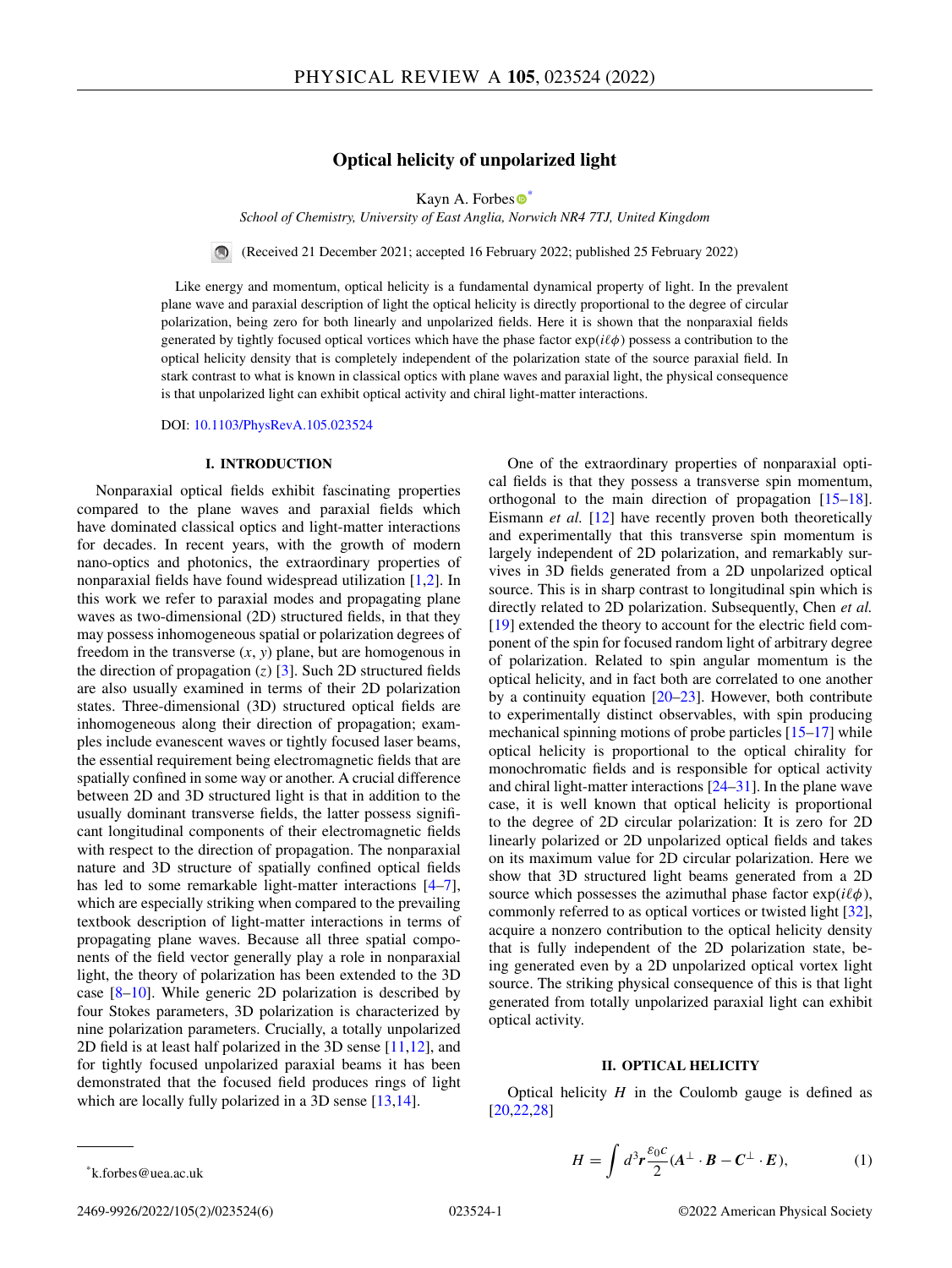<span id="page-1-0"></span>where  $A^{\perp}$  and  $C^{\perp}$  are the vector potentials and *E* and *B* the electric and magnetic fields, respectively. The vector potentials and electromagnetic fields are related to one another as  $[20,22]$   $\mathbf{E} = -\nabla \times \mathbf{C}^{\perp} = -\dot{\mathbf{A}}^{\perp}$  and  $\mathbf{B} = \nabla \times \mathbf{A}^{\perp} = -\dot{\mathbf{C}}^{\perp}$ . The total helicity  $H(1)$  $H(1)$  is both gauge and Lorentz invariant; however the integrand, which represents the optical helicity density *h*, is not Lorentz invariant. Lorentz invariance is sacrificed to make *h* gauge invariant, important for calculating experimentally determinable physical quantities in optics [\[23\]](#page-5-0). Noting that for monochromatic fields [\[22\]](#page-5-0)  $i\omega A^{\perp} = E$ and  $i\omega C^{\perp} = B$ , the cycle-averaged helicity density  $\bar{h}$  for classical fields is [\[22\]](#page-5-0)

$$
\bar{h} = -\frac{\varepsilon_0 c}{2\omega} \text{Im}(\boldsymbol{E}^* \cdot \boldsymbol{B}).\tag{2}
$$

Clearly both expressions  $(1)$  and  $(2)$  are conserved quantities of the field, i.e.,  $\mathcal{H}$ ,  $\dot{h}$ ,  $\dot{h} = 0$ . For 2D structured light, propagating plane waves, and even evanescent waves the optical helicity is directly proportional to the degree of circular polarization  $\bar{h} \propto \sigma$ , where  $\sigma = \pm 1$  for circularly polarized light and is zero for both linearly and unpolarized light [\[4\]](#page-4-0).

In this work we are mainly interested in calculating  $\bar{h}$ for 3D structured Laguerre-Gaussian (LG) modes generated from a 2D unpolarized source. The simplest way to calculate this is to average the conserved quantity over two orthogonal 2D polarization states on the Poincaré sphere. We therefore choose to average over two electric fields, one linearly polarized in the *x* direction and the other in the *y* direction (with the corresponding magnetic fields polarized in the *y* and –*x* directions, respectively).

## **III. OPTICAL HELICITY OF UNPOLARIZED LIGHT**

The electric field for a 2D-*x* polarized monochromatic 3D LG mode in the first postparaxial approximation is [\[33,34\]](#page-5-0)

$$
E_{\text{LG}} = E_0 \left\{ \hat{x} + \hat{z} \frac{i}{k} \left( \gamma \cos \phi - \frac{i\ell}{r} \sin \phi \right) \right\} u_{\ell, p}^{\text{LG}}(r, \phi, z), \quad (3)
$$

where  $E_0$  is the field amplitude,  $\gamma = \left\{ \frac{|\ell|}{r} - \frac{2r}{w^2(z)} \right\}$  $\frac{ikr}{R(z)} - \frac{4r}{w^2(z)}$  $\frac{L_{p-1}^{|\ell|+1}}{L_p^{|\ell|}}$ }, and  $u_{\ell,p}^{\text{LG}}(r, \phi, z)$  is [\[35,36\]](#page-5-0)

$$
u_{\ell,p}^{\text{LG}}(r,\phi,z)\sqrt{\frac{2p!}{\pi w_0^2(p+|\ell|!)}}\frac{w_0}{w(z)}\left(\frac{\sqrt{2}r}{w(z)}\right)^{|\ell|}L_p^{|\ell|}\left[\frac{2r^2}{w^2(z)}\right] \times \exp[-r^2/w^2(z)]\exp i[kz + \ell\phi - \omega t + kr^2/2R(z) - (2p+|\ell|+1)\xi(z)]. \tag{4}
$$

 $\ell \in \mathbb{Z}$  is the pseudoscalar topological charge; *p* is the radial index, and all other quantities have their usual meanings. The  $\hat{x}$ -dependent term in (3) is the transverse field component and taken alone represents a 2D structured and polarized LG mode; the  $\hat{z}$ -dependent term is the longitudinal field, responsible for 3D structure. The magnitude of the longitudinal component is proportional to  $\lambda/w_0$ , i.e., the ratio of the input wavelength to the beam waist, becoming larger the more tightly focused the field is. The corresponding magnetic field is given by

$$
\boldsymbol{B}_{\text{LG}} = B_0 \left\{ \hat{\boldsymbol{y}} + \hat{z} \frac{i}{k} \left( \gamma \sin \phi + \frac{i\ell}{r} \cos \phi \right) \right\} u_{\ell, p}^{\text{LG}}(r, \phi, z). \quad (5)
$$

Inserting  $(3)$  and  $(5)$  into  $(2)$  gives the optical helicity density as

$$
\bar{h}^x = -\text{Re}\frac{I(r,z)}{c\omega}\frac{\ell}{k^2r}\gamma,\tag{6}
$$

where  $I(r, z) = \frac{c \varepsilon_0}{2} E_0^2 |u_{\ell, p}^{\text{LG}}|^2$  is the input beam intensity. It is crucial to realize that this optical helicity density stems purely from the longitudinal field components and so is not exhibited by 2D structured light. It is proportional to  $\ell$ , and so is unique to 3D structured beams that possess an azimuthal phase  $\exp(i\ell\phi)$ . Optical helicity of a 2D structured field comes purely from the degree of 2D circular polarization of the transverse fields.

For the orthogonally polarized beam the electric and magnetic fields are

$$
E_{\text{LG}} = E_0 \left\{ \hat{y} + \hat{z} \frac{i}{k} \left( \gamma \sin \phi + \frac{i\ell}{r} \cos \phi \right) \right\} u_{\ell, p}^{\text{LG}}(r, \phi, z), \quad (7)
$$

$$
B_{\text{LG}} = B_0 \left\{ -\hat{x} - \hat{z} \frac{i}{k} \left( \gamma \cos \phi - \frac{i\ell}{r} \sin \phi \right) \right\} u_{\ell, p}^{\text{LG}}(r, \phi, z).
$$
(8)

Inserting  $(7)$  and  $(8)$  into  $(2)$  gives

$$
\bar{h}^{\mathbf{y}} = -\text{Re}\frac{I(r,z)}{c\omega}\frac{\ell}{k^2r}\gamma,\tag{9}
$$

and for unpolarized (*n*) light the optical helicity density  $\bar{h}^n$  is therefore

$$
\bar{h}^n = \frac{\bar{h}^x + \bar{h}^y}{2} = \bar{h}^x.
$$
 (10)

This optical helicity density is fully independent of the 2D polarization of the transverse field. For example, taking a paraxial 2D structured vortex and tightly focusing it to create a 3D structure, the ensuing optical helicity density contribution (10) generated is completely independent of the 2D polarization state of the input paraxial structured mode. The 2D polarization independent optical helicity density (10) is plotted in Fig. [1](#page-2-0) at  $w_0$ . The focal plane is concentrated upon because helicity in the far field is purely a measure of 2D circular polarization [\[37\]](#page-5-0). For cases where  $p = 0$  we produce two distinct rings of helicity density with different signs, and in the case of  $|\ell| = 1$  we produce an on-axis helicity density. The magnitude of the optical helicity density in the outer ring is smaller than the inner ring and of the opposite sign. Small probe chiral particles and nanostructures in the focal region will experience differential light-matter interactions depending on their position in the transverse plane and their handedness. For example, comparison of Figs.  $1(a)$  and  $1(b)$ shows that a chiral particle of a given handedness positioned in the center of the focal spot of a tightly focused 2D unpolarized LG ( $|\ell| = 1$ ,  $p = 0$ ) beam will absorb or scatter the  $\ell = 1$  at a different rate to the  $\ell = -1$  source beam. The case of  $p = 0$  has been concentrated on in Fig. [1](#page-2-0) because of the fact this is the radial index predominantly implemented in experiments involving LG beams. However, (10) is general and applies to any mode  $(\ell, p)$ . Increasing  $p$  has two effects: firstly,  $(2p + 2)$  rings of helicity density are produced in general and secondly, we increase the relative magnitude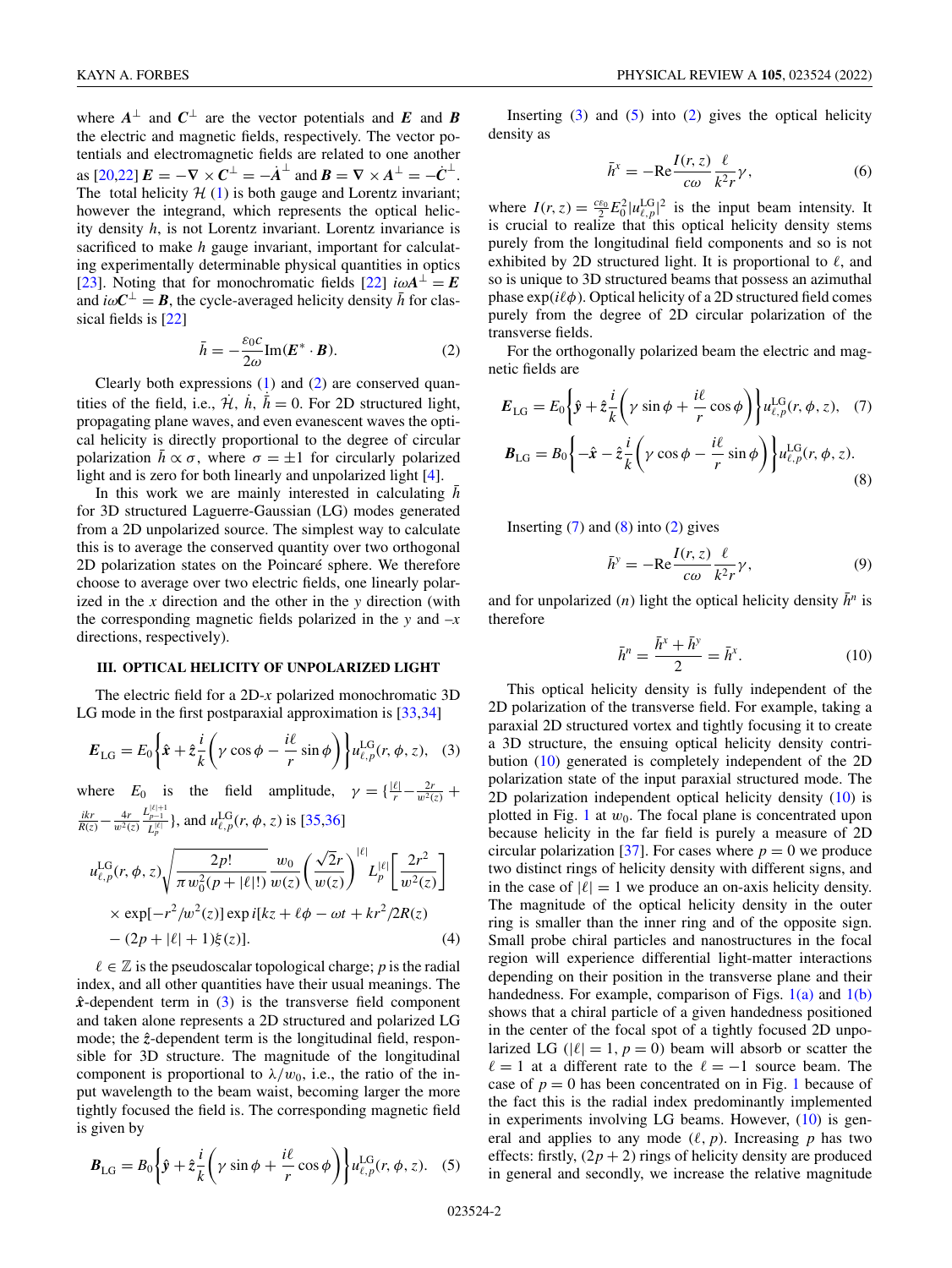<span id="page-2-0"></span>

FIG. 1. Normalized 2D polarization independent optical helicity density [\(10\)](#page-1-0) at  $w_0(z = 0)$ .  $p = 0$  in (a–d).

of the longitudinal fields responsible for the 2D polarization independent helicity density because increasing *p* leads to larger transverse field gradients and thus larger longitudinal field components.

It is important to note that this 2D polarization independent contribution to the optical helicity density we are concerned with does not contribute to the integrated value of optical helicity:

$$
H = \int \bar{h}d^2r = 0.
$$
 (11)

Its experimental observation therefore requires particles smaller than the transverse dimension of the focal field.

It must be emphasized that this 2D polarization independent contribution to the optical helicity density is proportional to  $\ell$  and so linearly or randomly polarized Gaussian or Hermite-Gaussian beams, for example, do not possess it regardless of whether they are 2D or 3D structured. The input 2D beam must possess the phase factor  $exp(i\ell\phi)$ , so Bessel beams, for example, would also display this 2D polarization independent optical helicity density contribution. The reason for this is that the origin of the longitudinal fields of 3D modes which generate this 2D polarization independent optical helicity density are in the gradients of the transverse fields, i.e.,  $\alpha \partial_r + \partial_\phi$ , and it is the azimuthal gradient which provides the unique  $\ell$ -dependent longitudinal component.

Our result for a 2D unpolarized 3D LG beam can be derived via an alternative method. The optical helicity density generated for a 3D field generated from a 2D circularly polarized paraxial LG mode is [\[34\]](#page-5-0)

$$
\bar{h}^{\sigma} = \frac{I(r, z)}{c\omega} \bigg\{ \sigma + \frac{1}{2k^2} \bigg[ \sigma (\text{Re}\gamma)^2 - \frac{2\ell}{r} \text{Re}\gamma + \frac{\ell^2 \sigma}{r^2} \bigg] \bigg\},\tag{12}
$$

where  $\sigma = \pm 1$ , the positive sign corresponding to a lefthanded input and the negative sign right-handed. Adding the optical helicity densities calculated for the orthogonal polarizations  $\sigma = 1$  and  $\sigma = -1$  together and averaging the result gives the 2D unpolarized result:

$$
\bar{h}^{n} = \frac{\bar{h}^{|\sigma|} + \bar{h}^{-|\sigma|}}{2} = -\text{Re}\frac{I(r, z)}{c\omega} \frac{\ell}{k^{2}r} \gamma, \qquad (13)
$$

which gives the identical optical helicity contribution as the method of averaging the optical helicity densities of two orthogonal linear polarizations [\(10\)](#page-1-0). This alternative method of calculation equally proves that there is an optical helicity density which is 2D polarization independent in 3D vortex beams. It is also important to highlight that the middle term in square brackets in  $(12)$  is the 2D polarization independent optical helicity density term [i.e.,  $(6)$ ,  $(9)$ ,  $(10)$ , and  $(13)$ ] and so we may also conclude that even when the input source field is 2D circularly polarized this 2D polarization independent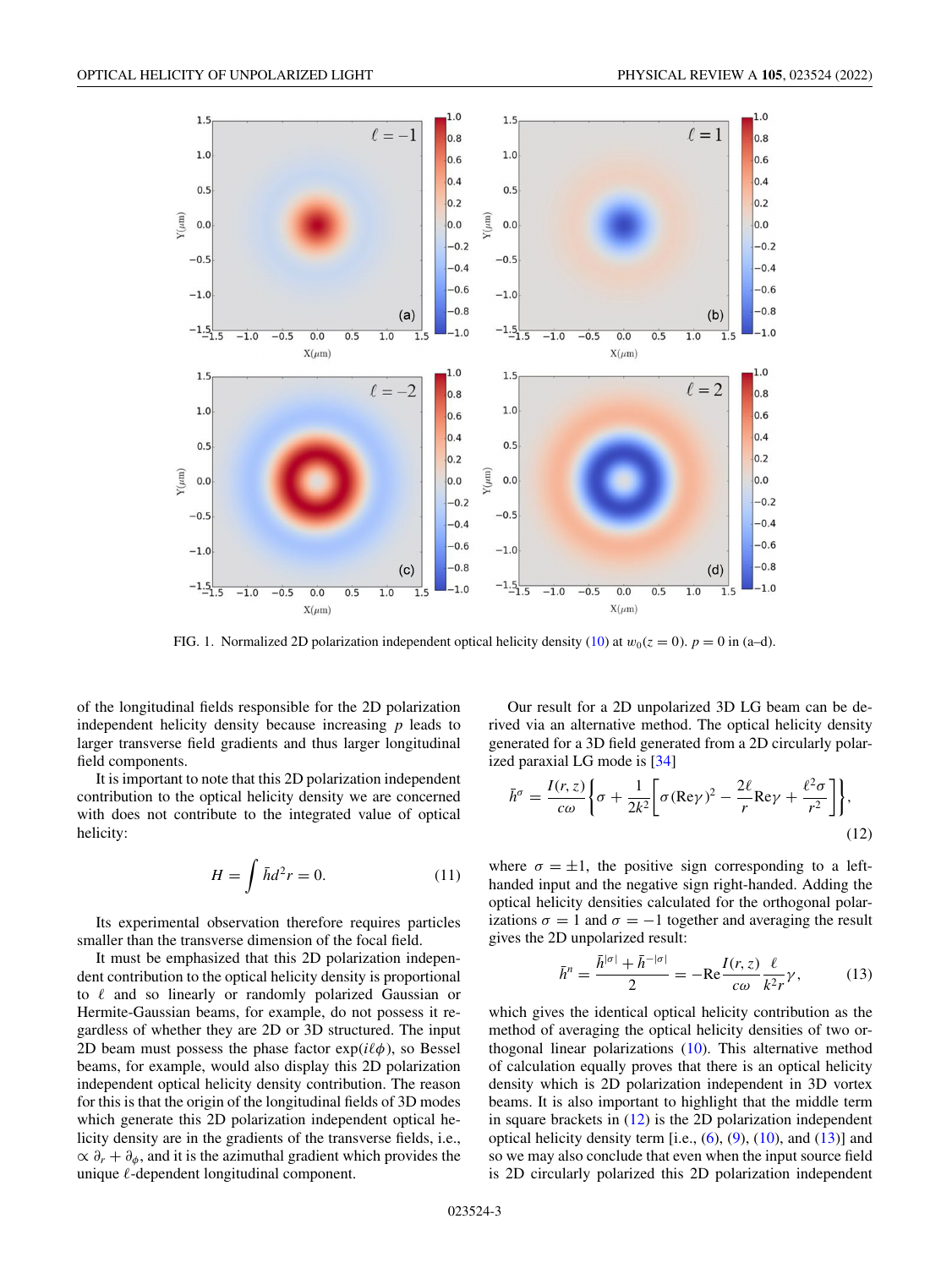KAYN A. FORBES PHYSICAL REVIEW A **105**, 023524 (2022)

contribution survives and is therefore robust again spin-orbit interactions of light [\[5\]](#page-4-0).

#### **IV. DISCUSSION**

As mentioned above, recently it was theoretically and experimentally shown that transverse spin angular momentum is largely independent of the polarization state of the input 2D field in both focused light and evanescent waves [\[12\]](#page-4-0). In their work the authors make the comment that "However, in our case of an unpolarized source, the helicity and longitudinal spin vanish." We are able to directly compare our results here to those in [\[12\]](#page-4-0). The fundamental Gaussian mode is simply LG<sub>00</sub> and  $\ell = 0$  in [\(13\)](#page-2-0) shows that for a Gaussian beam  $\bar{h}^n = 0$ in agreement with [\[12\]](#page-4-0). The input 2D field which generates the 3D Gaussian field and evanescent wave in [\[12\]](#page-4-0) responsible for the 2D polarization independent transverse spin and zero helicity density does not possess the phase factor  $exp(i\ell\phi)$ . An alternative physical interpretation to that given below [\(10\)](#page-1-0) is that this azimuthal phase leads to the canonical momentum density having an azimuthal component, which when projected onto the 2D polarization independent (in the dual symmetric sense; see below) transverse spin angular momentum density leads to a nonzero helicity density for unpolarized light as we have shown here. In the case of a Gaussian beam [\[4\]](#page-4-0) or evanescent wave [\[38\]](#page-5-0) the canonical momentum density is purely in the longitudinal direction, and so even though these optical fields may possess a transverse spin density when generated from an unpolarized source, its projection on their canonical momentum density to yield the helicity gives zero in any circumstances.

Another point worth comparing between optical helicity density and transverse spin momentum density is that in [\[12\]](#page-4-0) it is stated that the transverse spin angular momentum is "largely independent of the polarization state." The dual symmetric transverse spin  $s_{\perp} = s_{\perp}^E + s_{\perp}^B$  is fully independent of the polarization state, but the corresponding electric and magnetic spatial distributions do depend on the input 2D polarization, and this has important consequences in experimental observations due to the electric-bias nature of most materials (see the Appendix). However, the optical helicity density contribution studied in this work is fully independent of 2D polarization in every respect, including its interaction with matter. The electric-magnetic asymmetry of matter does not influence optical helicity because by its very nature it couples to the interferences between electric and magnetic dipoles of chiral matter. This agrees with the fact that the dual symmetric and dual asymmetric optical helicities are identical [\[22,34\]](#page-5-0).

In this work we have highlighted a contribution to the optical helicity density for 3D vortex beams which is fully independent of the 2D polarization state of the source, surviving even when the source is 2D unpolarized, and that its generation requires the incident optical field to possess the phase factor  $exp(i\ell\phi)$ . The input 2D fields with this phase structure before spatial confinement possess zero optical helicity but they are geometrically chiral; i.e., they possess a nonzero Kelvin's chirality [\[39\]](#page-5-0). In contrast, the Kelvin's chirality of an unpolarized 2D Gaussian beam or propagating plane wave is zero. As such, it is only optical fields which possess a nonzero Kelvin's chirality which have the capacity to generate the 2D polarization independent optical helicity density contribution. Interestingly Kelvin's chirality does not interact (in a nonmechanical, spectroscopic sense) with chiral matter in the dipole approximation; multipole couplings of electric quadrupole nature or higher are required [\[40\]](#page-5-0). However, the 2D polarization independent optical helicity density contribution generated by these beams with Kelvin's chirality does interact via the interferences of electric and magnetic dipoles [\[37,41,42\]](#page-5-0). Is it therefore legitimate to suggest that there is a relationship between Kelvin's chirality and optical helicity, and in certain scenarios the two become coupled? This is what Nechayev *et al.* [\[39\]](#page-5-0) propose. The problem is that just like geometrical chirality of matter, there is seemingly no satisfactory way to quantify the scale-dependent Kelvin's chirality, and fundamentally there is of course no quantum operator for chirality.

Observation of an optical property necessarily requires a suitable light-matter interaction. Experimental observation of the 2D polarization independent contribution to the optical helicity density would be straightforward in this regard. For example, the experimental setup in Ref. [\[42\]](#page-5-0) could very easily be modified to prove that 3D optical vortices possess a 2D polarization independent optical helicity density contribution by simply comparing the transmission of 2D unpolarized LG modes of  $\ell = \pm 1$ ,  $p = 0$  to that of any polarized Gaussian mode. Essential in any general experimental setup aiming to observe the 2D polarization independent optical helicity density of 3D vortex beams would be a tight focus using a high numerical aperture (NA) lens and chiral particles smaller than the transverse dimension  $w_0$ . Beyond these general considerations the signal magnitude of any given light-matter interaction depends on the material properties (i.e., molecular, plasmonic, etc.) and the fundamental interaction itself. It is known that a number of light-matter interactions are proportional to the optical helicity density [\[43\]](#page-5-0), such as chiral optical forces, Rayleigh and Raman optical activity, and vortex dichroism [\[44\]](#page-5-0), all of which provide a means to observe optical activity with unpolarized light, something which could never be envisaged with plane wave or paraxial light sources. This work therefore adds to the rapidly growing field of structured light and chirality [\[41\]](#page-5-0).

#### **V. CONCLUSION**

This work has revealed a further fascinating property of optical vortices in that when tightly focused they acquire an optical helicity density contribution which is fully independent of the 2D polarization state of the generating paraxial source, surviving even for unpolarized light. Remarkably, unlike transverse spin which is a generic property of nonparaxial optical fields, 2D polarization independent optical helicity is solely attributable to nonparaxial optical vortices. Unlike the polarization-dependent optical helicity which is responsible for practically all currently known forms of optical activity and chiral light-matter interactions, the present study opens an avenue for the use of unpolarized light in such studies, a remarkable result when placed in the context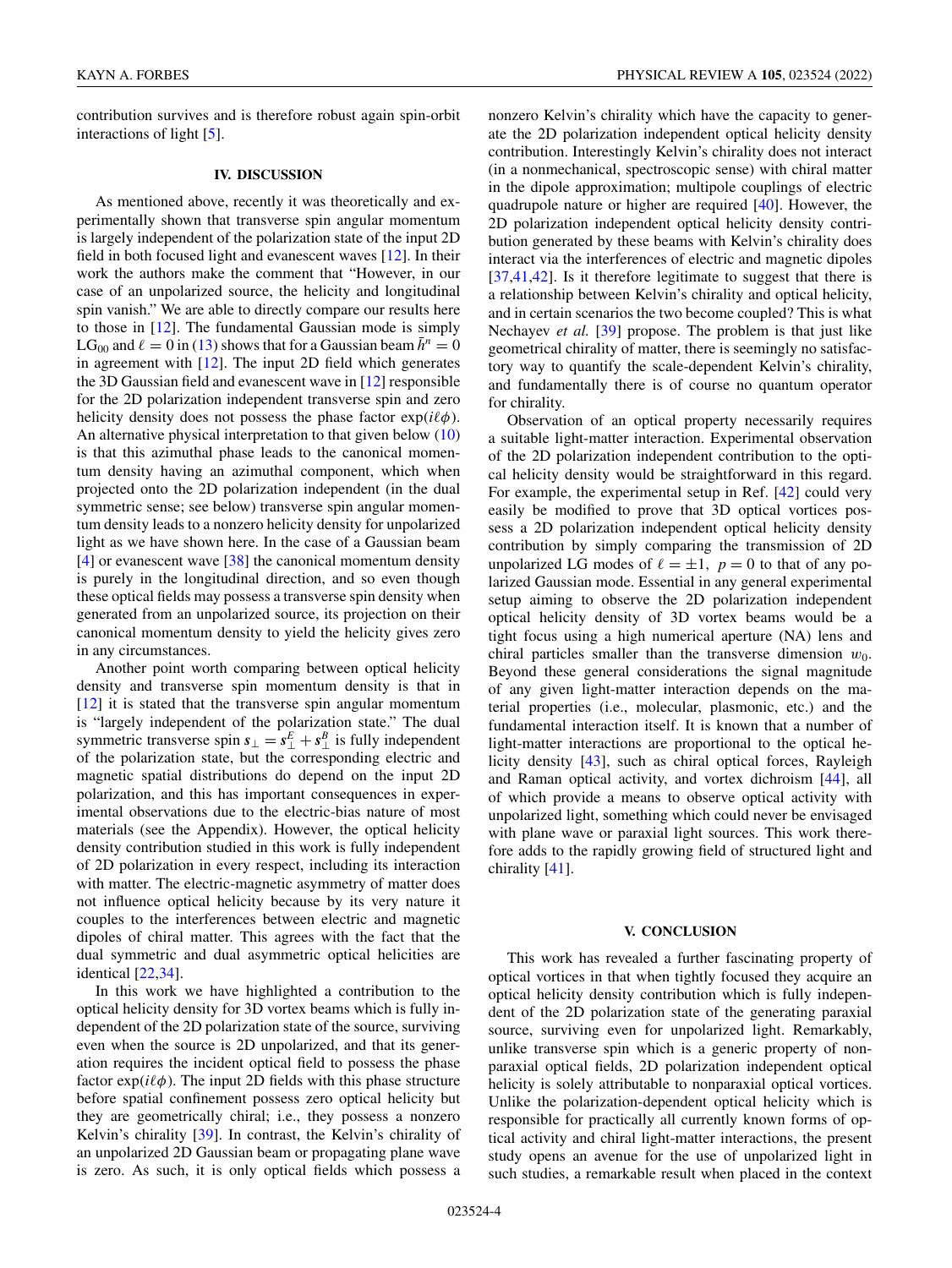<span id="page-4-0"></span>of classical optics and another exceptional feature of modern nano-optics.

### **ACKNOWLEDGMENTS**

The author is grateful to the Leverhulme Trust for funding him through a Leverhulme Trust Early Career Fellowship (Grant No. ECF-2019-398) and thanks David L. Andrews for helpful discussions and Garth A. Jones for help with the figure.

#### **APPENDIX: SPIN ANGULAR MOMENTUM DENSITY**

The dual symmetric spin angular momentum density for time-averaged monochromatic fields is [\[22\]](#page-5-0)

$$
\bar{s} = \frac{\varepsilon_0}{4\omega} \text{Im}(E^* \times E + c^2 B^* \times B) \equiv \bar{s}^E + \bar{s}^B. \quad (A1)
$$

Using  $(3)$  in  $(A1)$ , the electric transverse spin density (which comes from the cross product of a transverse field component with the longitudinal component)  $\bar{s}_{\perp}^{E(x)}$  for a 2D-*x* polarized 3D LG mode is

$$
\bar{s}_{\perp}^{E(x)} = -\hat{y}\frac{I(r,z)}{c\omega}\frac{1}{k}\text{Re}\gamma\cos\phi.
$$
 (A2)

Inserting the 2D-*y* polarized electric field [\(7\)](#page-1-0) in (A1) we get its spin density as

$$
\bar{s}_{\perp}^{E(y)} = \hat{x} \frac{I(r, z)}{c\omega} \frac{1}{k} \text{Re}\gamma \sin \phi.
$$
 (A3)

The magnetic spin density contribution for the 2D-*y* polarized magnetic field [\(5\)](#page-1-0) (which corresponds to the *x* polarized electric field) is

$$
\bar{s}_{\perp}^{B(y)} = \hat{x}\frac{I(r,z)}{c\omega}\frac{1}{k}\text{Re}\gamma\sin\phi.
$$
 (A4)

The corresponding magnetic contribution for the 2D-*y* polarized electric field is calculated using [\(8\)](#page-1-0) as

$$
\bar{s}_{\perp}^{B(-x)} = -\hat{y}\frac{I(r,z)}{c\omega}\frac{1}{k}\text{Re}\gamma\cos\phi.
$$
 (A5)

- [1] L. Novotny and B. Hecht, *Principles of Nano-Optics* (Cambridge University Press, Cambridge, 2012).
- [2] *Photonics: Scientific Foundations, Technology and Application*, edited by D. L. Andrews (John Wiley & Sons, Inc, Hoboken, NJ, 2015).
- [3] A. Forbes, M. de Oliveira, and M. R. Dennis, Structured light, [Nat. Photonics](https://doi.org/10.1038/s41566-021-00780-4) **15**, 253 (2021).
- [4] K. Y. Bliokh and F. Nori, Transverse and longitudinal angular momenta of light, [Phys. Rep.](https://doi.org/10.1016/j.physrep.2015.06.003) **592**, 1 (2015).
- [5] K. Y. Bliokh, F. J. Rodríguez-Fortuño, F. Nori, and A. V. [Zayats, Spin–orbit interactions of light,](https://doi.org/10.1038/nphoton.2015.201) Nat. Photonics **9**, 796 (2015).
- [6] M. Neugebauer, J. S. Eismann, T. Bauer, and P. Banzer, Magnetic and Electric Transverse Spin Density of Spatially Confined Light, Phys. Rev. X **8**[, 021042 \(2018\).](https://doi.org/10.1103/PhysRevX.8.021042)

Therefore the 2D-unpolarized result for the dual symmetric spin is calculated as

$$
\bar{s}_{\perp}^{n} = \frac{(\bar{s}_{\perp}^{E(x)} + \bar{s}_{\perp}^{B(y)}) + (\bar{s}_{\perp}^{E(y)} + \bar{s}_{\perp}^{B(-x)})}{2}
$$
\n
$$
= \frac{1}{2} \left( -\underbrace{\hat{y} \cos \phi}_{\text{elec}} + \underbrace{\hat{x} \sin \phi}_{\text{mag}} + \underbrace{\hat{x} \sin \phi}_{\text{elec}} - \underbrace{\hat{y} \cos \phi}_{\text{mag}} \right) \frac{I(r, z)}{c\omega}
$$
\n
$$
\times \frac{1}{k} \text{Re}\gamma. \tag{A6}
$$

This matches the result in [12] for the 2D-unpolarized Gaussian beam, i.e.,  $\bar{s}_{\perp}^{E(n)} = \bar{s}_{\perp}^{M(n)} = \frac{\bar{s}_{\perp}^{(n)}}{2}$  (of course in the Gaussian case  $\ell = 0$ ). It is important to compare this 2Dunpolarized result to the case of 2D-polarized light. For a 2D-*x* polarized electric field the dual symmetric spin is

$$
\overline{s}_{\perp}^{E(x-\text{pol})} = \overline{s}_{\perp}^{E(x)} + \overline{s}_{\perp}^{B(y)} \n= \left\{ \underbrace{\hat{x}\sin\phi}_{\text{mag}} - \underbrace{\hat{y}\cos\phi}_{\text{elec}} \right\} \frac{I(r,z)}{c\omega} \frac{1}{k} \text{Re}\gamma, \tag{A7}
$$

and what we see is that unlike the 2D polarization independent optical helicity density contribution in the main part of the paper, which is completely independent of polarization, the transverse spin angular momentum density is largely independent but

$$
\bar{s}_{\perp}(\text{unpolarized}) \neq \bar{s}_{\perp}(\text{polarized}).\tag{A8}
$$

For example, an electric dipole probe interacting with the transverse spin density of a 2D-unpolarized beam would couple to

$$
\bar{s}_{\perp}^{E(n)} = \frac{1}{2} \left( \hat{\mathbf{x}} \sin \phi - \hat{\mathbf{y}} \cos \phi \right) \frac{I(r, z)}{c\omega} \frac{1}{k} \text{Re}\gamma, \quad (A9)
$$

whereas for a 2D-*x* polarized electric field the spin density experienced by the electric dipole is

$$
\bar{s}_{\perp}^{E(x-\text{pol})} = -\underbrace{\hat{y}\cos\phi}_{\text{elec}} \frac{I(r,z)}{c\omega} \frac{1}{k} \text{Re}\gamma. \tag{A10}
$$

- [7] P. Shi, L. Du, and X. Yuan, Spin photonics: From trans[verse spin to photonic skyrmions,](https://doi.org/10.1515/nanoph-2021-0046) Nanophotonics **10**, 3927 (2021).
- [8] M. R. Dennis, Geometric interpretation of the threedimensional coherence matrix for nonparaxial polarization, [J. Opt. Pure Appl. Opt.](https://doi.org/10.1088/1464-4258/6/3/005) **6**, S26 (2004).
- [9] C. J. R. Sheppard, Jones and Stokes parameters for polarization in three dimensions, Phys. Rev. A **90**[, 023809 \(2014\).](https://doi.org/10.1103/PhysRevA.90.023809)
- [10] M. A. Alonso, Geometric descriptions for the polarization for nonparaxial optical fields: A tutorial, [arXiv:2008.02720.](http://arxiv.org/abs/arXiv:2008.02720)
- [11] T. Setälä, A. Shevchenko, M. Kaivola, and A. T. Friberg, Degree [of polarization for optical near fields,](https://doi.org/10.1103/PhysRevE.66.016615) Phys. Rev. E **66**, 016615 (2002).
- [12] J. S. Eismann, L. H. Nicholls, D. J. Roth, M. A. Alonso, P. Banzer, F. J. Rodríguez-Fortuño, A. V. Zayats, F. Nori, and